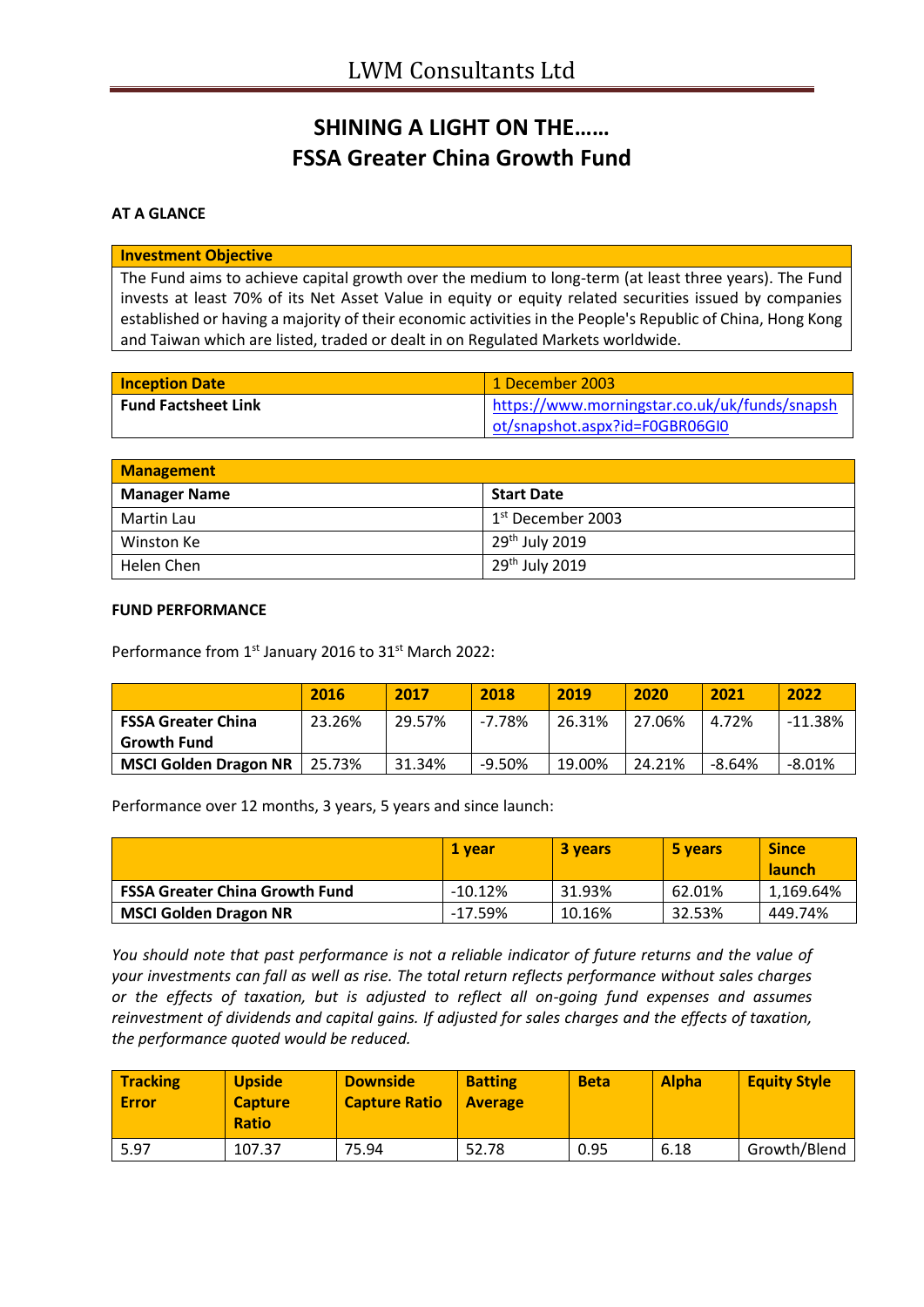## LWM Consultants Ltd

| <b>Volatility Measurements</b> |        |
|--------------------------------|--------|
| 3-Yr Std Dev (volatility)      | 14.27% |
| 3-Yr Mean Return (average)     | 9.68%  |

| <b>Investment Style Details</b> |        |  |
|---------------------------------|--------|--|
| Giant                           | 54.57% |  |
| Large                           | 31.69% |  |
| Medium                          | 10.55% |  |
| Small                           | 2.68%  |  |
| Micro                           | 0.00%  |  |

| Top 5 Holdings                      |                               |       |
|-------------------------------------|-------------------------------|-------|
| Taiwan Semiconductor Manufacturi    | Technology                    | 8.45% |
| <b>Tencent Holdings Ltd</b>         | <b>Communication Services</b> | 5.48% |
| China Merchants Bank Co Ltd Class H | <b>Financial Services</b>     | 4.86% |
| AIA Group Ltd                       | <b>Financial Services</b>     | 4.83% |
| Midea Group Co Ltd Class A          | <b>Consumer Cyclical</b>      | 3.90% |

| Top 5 Sectors             |        |  |
|---------------------------|--------|--|
| Technology                | 25.25% |  |
| <b>Consumer Cyclical</b>  | 19.80% |  |
| Industrials               | 15.21% |  |
| <b>Financial Services</b> | 12.79% |  |
| Healthcare                | 7.35%  |  |

| <b>Regions</b> |        |
|----------------|--------|
| China          | 54.35% |
| Taiwan         | 31.55% |
| Hong Kong      | 14.10% |

## **UPDATE….**

FSSA set up the China Growth Fund in 2003 and it has been managed by Martin since that date. It is not a pure China Fund, investing in Taiwan as well. It also has a mix of China A Shares and Hong Kong Listed shares. They are mindful of the negative sentiment towards China but at the same time they are aware that often the best time to invest is when the sentiment is low.

Concerns on China centre around regulations, property sector regulations and deleveraging, common prosperity and slowing economy. Their style of investing means that that they have a 5-to-10-year time horizon, and therefore short-term noise often delivers more attractive valuations which enables them to add to positions.

They also have a strong investment discipline. If they don't understand something, or something isn't profitable then they won't invest in it just to chase returns. An example of this would be electrical vehicles where they have zero exposure. They are bottom-up stock pickers focusing on high quality companies which display sustainable and predictable growth.